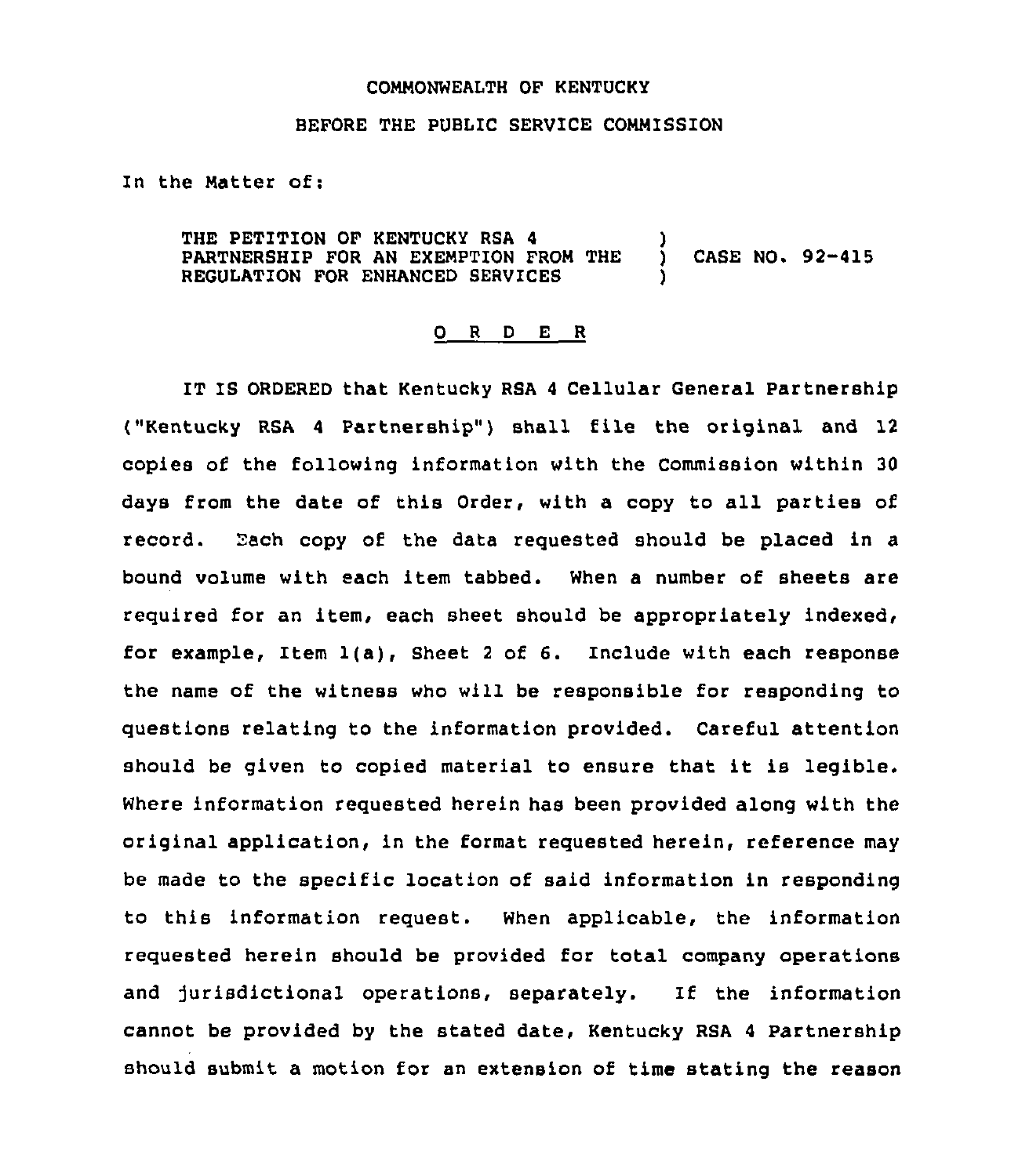a delay is necessary and a date by which the information will be furnished. Such motion will be considered by the Commission.

1. Cellular resellers have been identified by some cellular utilities as potential competitors of enhanced services. The Commission is not aware of any resellers of cellular services. including voice mail, that currently operate within the Commonwealth of Kentucky.

a. If Kentucky RSA <sup>4</sup> Partnership is aware of any cellular resellers, identify the services they are reselling and the extent of their market share.

b. If Kentucky RSA <sup>4</sup> Partnership is not aware of any cellular resellers, then identify the reasons cellular resellers do not exist in Kentucky or why Kentucky RSA <sup>4</sup> Partnership would not be aware of their existence.

2. Kentucky RSA <sup>4</sup> Partnership's application either explicitly, or implicitly, contends that non-cellular voice mail providers compete with Kentucky RSA <sup>4</sup> Partnership's voice mail service.

a. Are these non-cellular voice mail providers capable of providing service that is functionally equivalent to that provided by Kentucky RSA <sup>4</sup> Partnership2

b. If yes, separately describe any differences, as seen by a cellular service subscriber, that may exist between the services provided by a non-cellular voice mail provider and the voice mai1 of Kentucky RSA <sup>4</sup> Partnership but that do not affect the functional equivalence of the two services.

$$
-2-
$$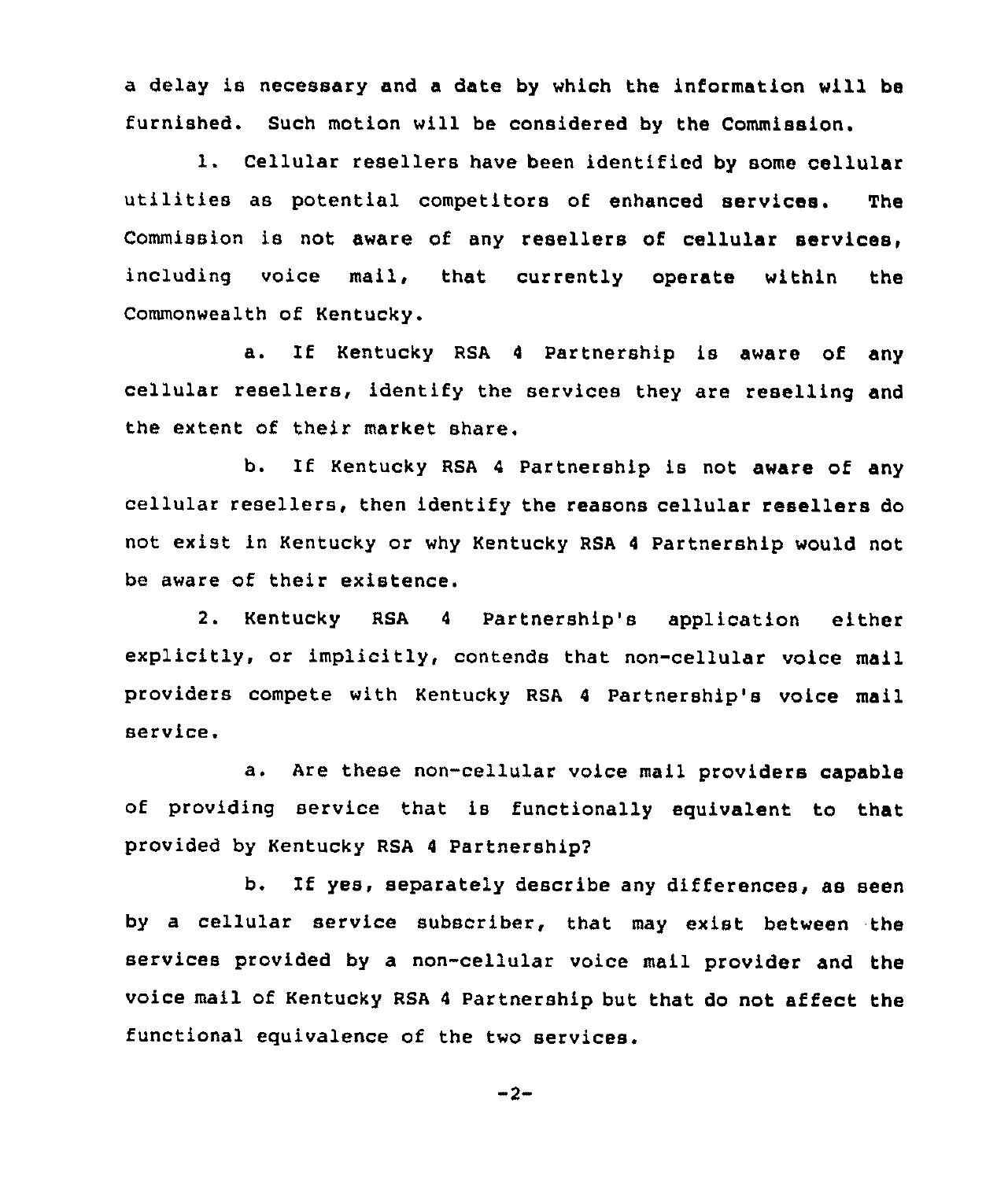c. If no, then describe in detail the differences that exist which make the non-cellular voice mail services not functionally equivalent to that provided by Kentucky RSA 4 Partnership.

3. Describe in detail the methods by which a Kentucky RSA <sup>4</sup> Partnership subscriber may use a competitive voice mail service. Are additional services (e.g., call forwarding) required to be purchased from Kentucky RSA <sup>4</sup> Partnership before a competitor may provide a functionally equivalent voice mail service? If so, list these services.

4. Identify every existing company that is perceived to be a competitor,

5. If possible, provide the prices of those service features and/or service packages offered by your competitors that compete with your service features and/or packages.

6. Provide the overall price of your minimum service package as well as any more advanced service packages offering additional service features. Also, provide a breakout of the prices of the individual service features which make up the minimum service package and all other service packages.

7. Nay any service feature included in a service package, other than the minimum service package, be purchased individually or separately?

a. If so, list each feature and its price.

$$
-3-
$$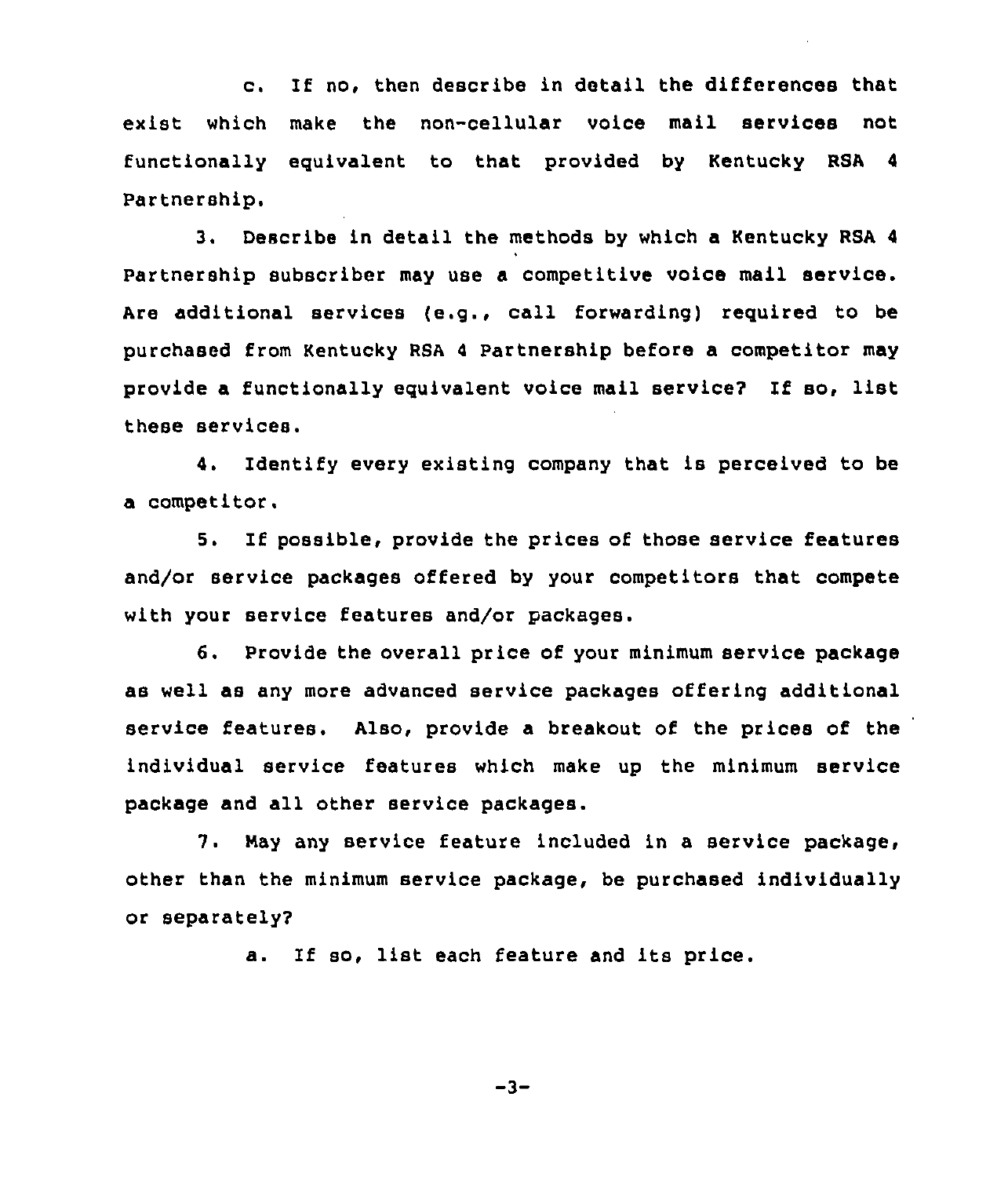b. If not, is there a technical reason or some other reason? Explain. Also, provide <sup>a</sup> list of these features and their prices.

8. Are there any service features that may be purchased individually or separately that are not included in the minimum or more advanced service packages? If so, provide a listing and their prices.

9. Are there any service features which may be purchased separately as well as in conjunction with other features in a service package2 If so, are there price differences for these service features between the different purchasing options? If so, provide a table illustrating the price differences.

10. Do you market any of your enhanced service features to:

a. Any non-cellular subscribing customers? If so, provide a listing of the type of customer {small business, high volume business, traveling business sales personnel, residential, etc.), the features primarily marketed to each type of customer and feature prices.

{1) Are these service offerings and prices different from those marketed to your own service subscribers? Explain any differences.

b. <sup>A</sup> cellular subscriber belonging to another cellular company? If so, provide <sup>a</sup> listing of the type of customer {small business, high volume business, traveling business sales personnel, residential, etc.), the features primarily marketed to each type of customer and feature prices,

$$
-4-
$$